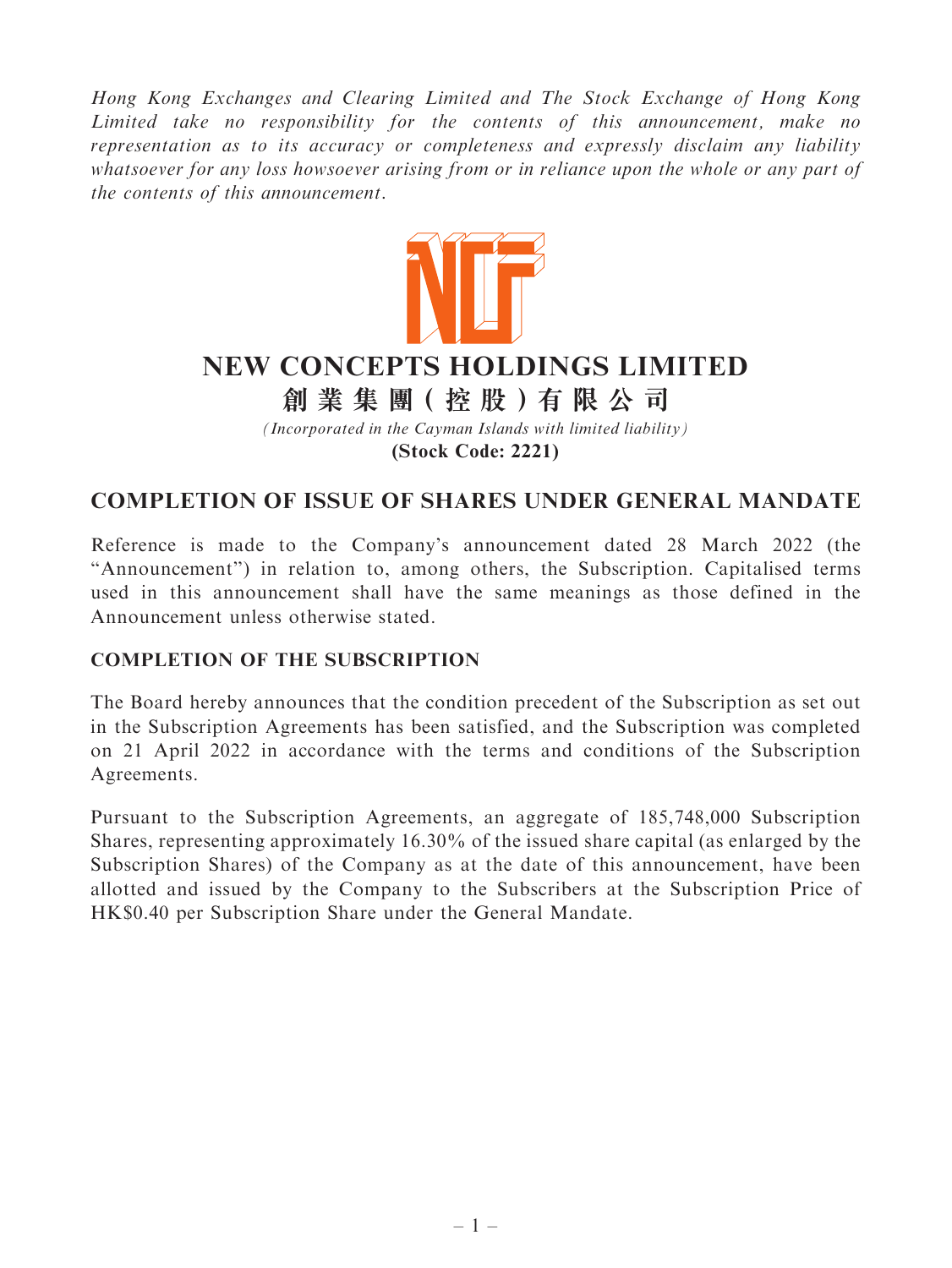The aggregate Subscription Price have been satisfied by the Subscribers pursuant to the Subscription Agreements, the total proceeds raised from the Subscription are approximately HK\$74.3 million, and the net proceeds is expected to be approximately HK\$74.2 million. The Company intends to apply as to (i) approximately HK\$32.92 million as the initial investment cost for the kitchen waste treatment project in Dunhua that the Group has recently been awarded; (ii) approximately HK\$39.0 million as for initial investment cost for potential kitchen waste treatment and other environmental protection related projects; and (iii) approximately HK\$2.28 million as general working capital for the Group.

#### CHANGES TO THE COMPANY'S SHAREHOLDING STRUCTURE

The shareholding structures of the Company immediately before and immediately after completion of the Subscription are set out as follows:

| <b>Shareholders</b>             | of the Subscription    |              | Immediately before completion Immediately after completion of<br>the Subscription |              |
|---------------------------------|------------------------|--------------|-----------------------------------------------------------------------------------|--------------|
|                                 |                        |              |                                                                                   |              |
|                                 | <i>Shares</i>          | shareholding | <i>Shares</i>                                                                     | shareholding |
|                                 | Jumbo Grand Enterprise |              |                                                                                   |              |
| Development Limited             |                        |              |                                                                                   |              |
| (Note 1)                        | 77,000,000             | 8.07         | 77,000,000                                                                        | 6.75         |
| Prosper Power Group             |                        |              |                                                                                   |              |
| Limited (Note 2)                | 76,500,000             | 8.01         | 76,500,000                                                                        | 6.71         |
| Mr. Zhu Yongjun (Note $3$ )     | 4,900,000              | 0.51         | 4,900,000                                                                         | 0.43         |
| Mr. Sui Guangyi (Note 3)        | 16,204,000             | 1.69         | 16,204,000                                                                        | 1.42         |
| Dr. Zhang Lihui (Note $3$ )     | 96,000                 | 0.01         | 96,000                                                                            | 0.01         |
| Mr. Choy Wai Shek,              |                        |              |                                                                                   |              |
| Raymond, MH. JP                 |                        |              |                                                                                   |              |
| (Note 3)                        | 700,000                | 0.07         | 700,000                                                                           | 0.06         |
| Dr. Tong Ka Kok (Note 3)        | 480,000                | 0.05         | 480,000                                                                           | 0.04         |
| The Subscribers <i>(Note 4)</i> | 79,484,000             | 7.22         | 265,232,000                                                                       | 23.27        |
| Other public Shareholders       | 698,658,134            | 74.37        | 698, 658, 134                                                                     | 61.31        |
| Total                           | 954,022,134            | 100.00       | 1,139,770,134                                                                     | 100.00       |